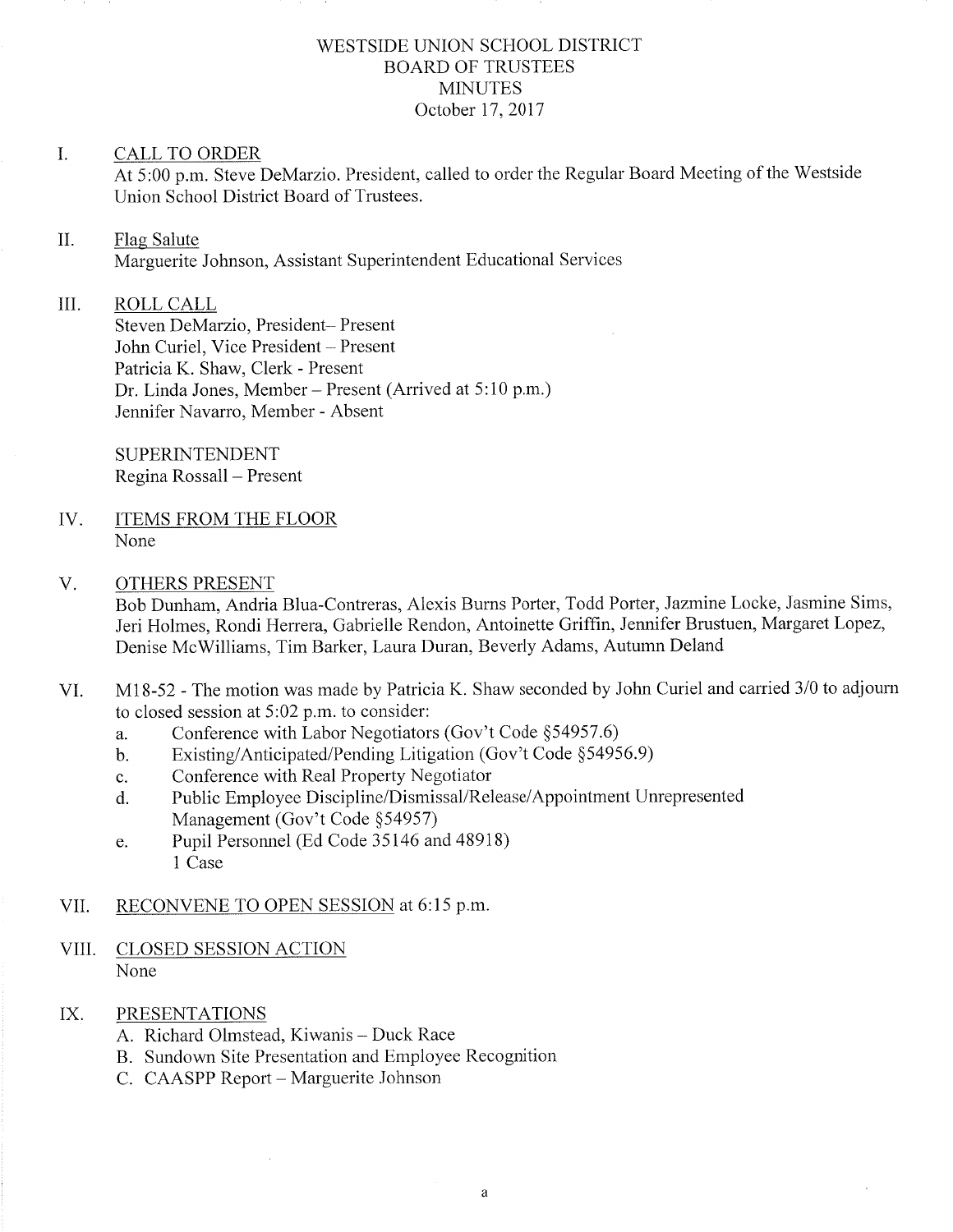Minutes Regular Board Meeting October 17, 2017

## X. HEARING SESSION/STAFF REPORTS

A. Board Comments:

Linda Jones -Sundown, you are doing a great job. I am glad you are making progress on equity. I would like to extend my condolences to Bud Reams and his family, the Parks family and my prayers continue to be with the Anaverde Hills staff.

Patricia K. Shaw - I wish I could have attended Sundown as a student; what you are doing is off the charts.

John Curiel - Sundown, good job. I like your focus on literacy, keep up the good work. <sup>I</sup> attended Jennifer Parks' memorial on Friday evening. I saw the love from her friends and family. It's a big loss for this district; the school and her family, this is terrible and tragic. Our national leaders debate about firearms and whether or not it's time to discuss access to firearms; are we going to put our heads in the sand and not have the discussion? We need to have a conversation to get this moving, enough is enough, when will it be the time to have this discussion?. I attended the Latino School Board Association Unity Conference. It was very informative and I found classes that are not normally offered at the CSBA Conference. I attended a workshops on the following: Dual Immersion Programs, I have information on setting this up, DACA and How Food and Emotions Impact Students and School. Steve DeMarzio - <sup>S</sup>undown, I do appreciate you implementing FastFor'Word. Implementing Standards-Based Grading might be difficult, we would appreciate any comments parents or staff have regarding this report card. We received a letter from Katy ISD, thanking us for the donation of school supplies. I attended the VEX Robotics competition at Joe Walker on Saturday, October 14, 2017.

- B Staff Reports
	- 1. Assistant Superintendent Administrative Services Shawn Cabey
		- a. Sundown, your attendance data is great.
	- 2. Assistant Superintendent Educational Services Marguerite Johnson
		- a. Sundown, very nicely done. I appreciate how you have taken district-wide programs and are making them work for your students. It's so clear that you are attending to everything a student needs. I am confident that you are going to see the growth you are working toward.
		- b. Last week we had Parent/Teacher Conferences on Monday and Tuesday; we used those days to train our classified staff.
		- c. Our first report card meeting with parents was this morning af Esperanza. We had <sup>18</sup> parents attend. While they saw the value of the information, there were concerns. One concern was for students who were used to getting "4"'s and how would they feel if they don't see those letter grades. At the sites, we have set up morning and evening meetings. Tomorrow after school, we will be meeting with Quartz Hill parents.<br>d. We had the opportunity to partner with CSEA on a diversity training for our office staff
		- last Tuesday and Wednesday. AVSTA staff were also invited to attend these trainings.
	- 3. Deputy Superintendent Robert Hughes
		- a. I have always enjoyed the culture at Sundown, nice presentation.
	- 4. Superintendent Regina Rossall

Mrs. Rossall reviewed the following items with the Trustees:

- a. You have shown a lot of commitment and I am very impressed with your presentation this evening.
- b. Each school has written three of their own goals. They will be presenting these goals along with three Board Goals during their site presentation to the Board.
- e. I would like to ditto what everyone has said about Sundown's presentation.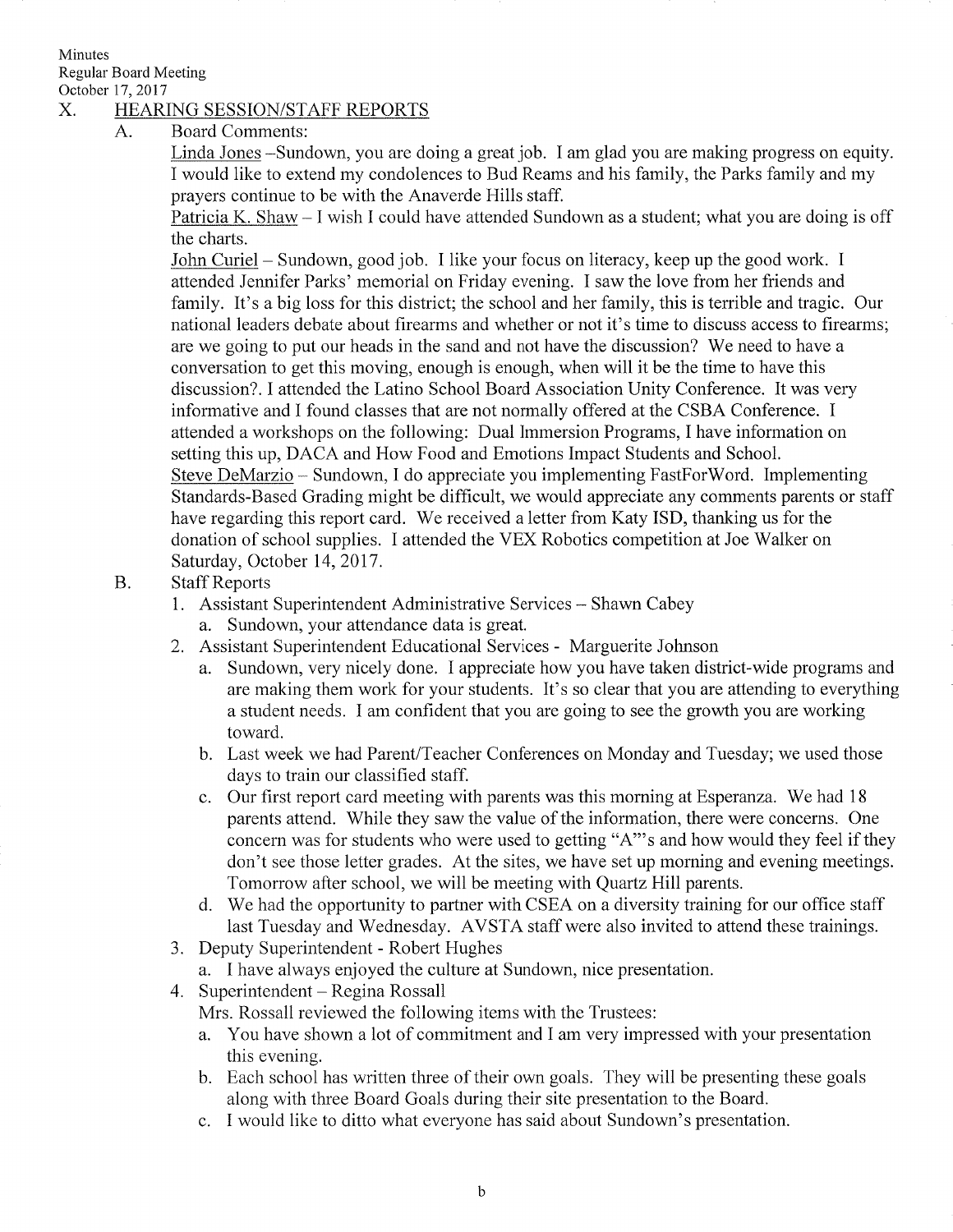- d. We did a survey about what kind of schools of choice parents would like; the draws were STEM and STEAM. I was surprised that parents did not pick a dual immersion school over STEM and STEAM schools.
- We have three brand new teachers at Anaverde Hills that each speak a different foreign e language. If we can get them properly credentialed, they would like to offer a foreign language class for middle school students.
- f. I did attend about an hour of the parent meeting at Esperanza this morning. Parents did not seem to care how their student did on the SBAC, but are concerned about their students receiving an "A" on the report card, even if it was based on extra credit that had nothing to do with academic achievement. It was a little disheartening for me and I think for Chris Fitzgerald. We will see how it goes at the meeting on Thursday evening at Esperanza. They like the concept of standards-based grading but wanted their children to receive an "A" if they understand the concept. They like the report card, but want a report card that gives a letter grade. It will be interesting to see how the Sundown community feels. Marguerite and her staff did an excellent job with their School-Based Grading presentation.
- I would like to thank the entire district on the amount of generosity and concern that I saw with the loss of Mrs. Parks over the last few weeks. She was truly an outstanding teacher. I worked with her for eight weeks in my Brandman class to get her to come to Westside. Every one of our schools stepped out to help the Anaverde Hills staff. Our crisis team did a wonderful job meeting with students and staff. The staff did a great job with the vigil and participating in every event on behalf of Jennifer Parks. It reinforces how generous we are as a Westside family. It is wonderful to know that if there is a need, we all come together. I have been so impressed with the outpouring from staff and the community.  $g_{\cdot}$
- h. On another sad note one of our CSEA staff loss her husband last week.
- XI. PERSONAL APPEARANCES
	- Westside Union Teachers Association Representative Bob Dunham, President A.
	- California School Employee Association Representative Jeri Holmes, President B.
	- Parent Teachers Association Representative  $C_{\cdot}$
	- WAVE Representative Patricia Shaw and Robert Hughes D.
		- a. At the last meeting, WAVE gave out nine grants totaling about \$9,000.
- XII. ITEMS FROM THE FLOOR Continued None
- XIII. PUBLIC HEARING None

### BUSINESS SESSION XIV

- 
- A. Organizational/Governance<br>1. M18-53 Item 1. Approval of the agenda of the Regular Board Meeting of October 17, 2017, as<br>submitted. The motion was made by John Curiel seconded by Patricia K. Shaw and carried 4/0.
- 2. M18-54 Items  $2a 2f$ . The motion was made by John Curiel seconded by Patricia K. Shaw and carried 410 to approve the consent agenda.
	- 2a Minutes of the Regular Meeting on October 3, 2017<br>2b Fundraising Authorizations
	-
	- 2c Personnel Report